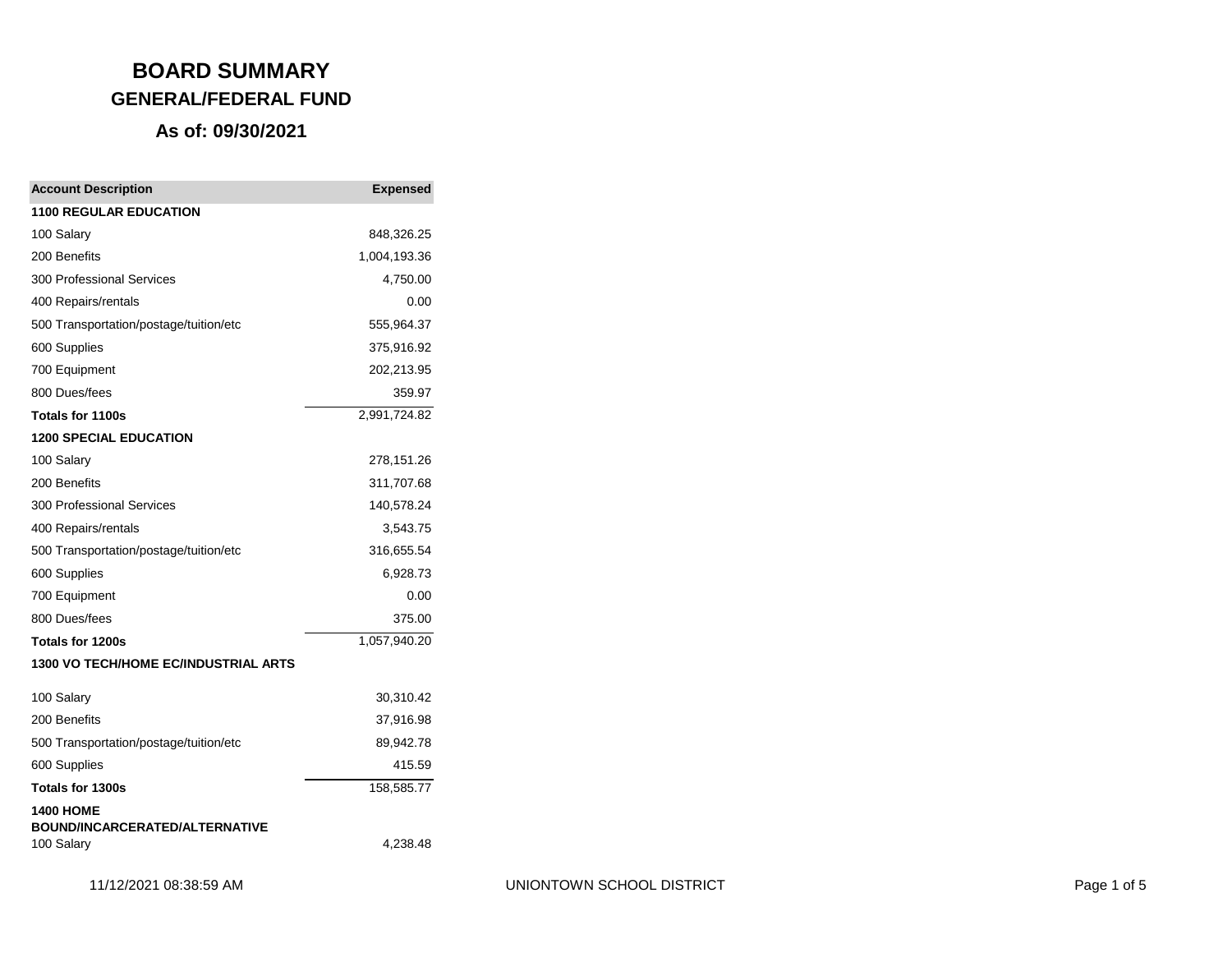| 200 Benefits                           | 3,882.51   |
|----------------------------------------|------------|
| 500 Transportation/postage/tuition/etc | 0.00       |
| Totals for 1400s                       | 8,120.99   |
| <b>1500 NONPUBLIC SCHOOL PGM</b>       |            |
| 300 Professional Services              | 13,113.90  |
| 600 Supplies                           | 3,458.84   |
| Totals for 1500s                       | 16,572.74  |
| 1800 <1800>                            |            |
| 100 Salary                             | 4,626.99   |
| 200 Benefits                           | 1,935.51   |
| Totals for 1800s                       | 6,562.50   |
| <b>2100 GUIDANCE/PSYCHOLOGIST</b>      |            |
| 100 Salary                             | 84,769.64  |
| 200 Benefits                           | 89,565.73  |
| 400 Repairs/rentals                    | 215.37     |
| 500 Transportation/postage/tuition/etc | 166.04     |
| 600 Supplies                           | 0.00       |
| Totals for 2100s                       | 174,716.78 |
| 2200 LIBRARY/CURRICULUM/BOARD/TAX      |            |
| 100 Salary                             | 48,255.29  |
| 200 Benefits                           | 64,024.23  |
| <b>300 Professional Services</b>       | 27,622.83  |
| 400 Repairs/rentals                    | 325.20     |
| 500 Transportation/postage/tuition/etc | 0.00       |
| 600 Supplies                           | 12,646.57  |
| Totals for 2200s                       | 152,874.12 |
| <b>2300 SUPERINTENDENT/PRINCIPALS</b>  |            |
| 100 Salary                             | 262,164.14 |
| 200 Benefits                           | 208,591.69 |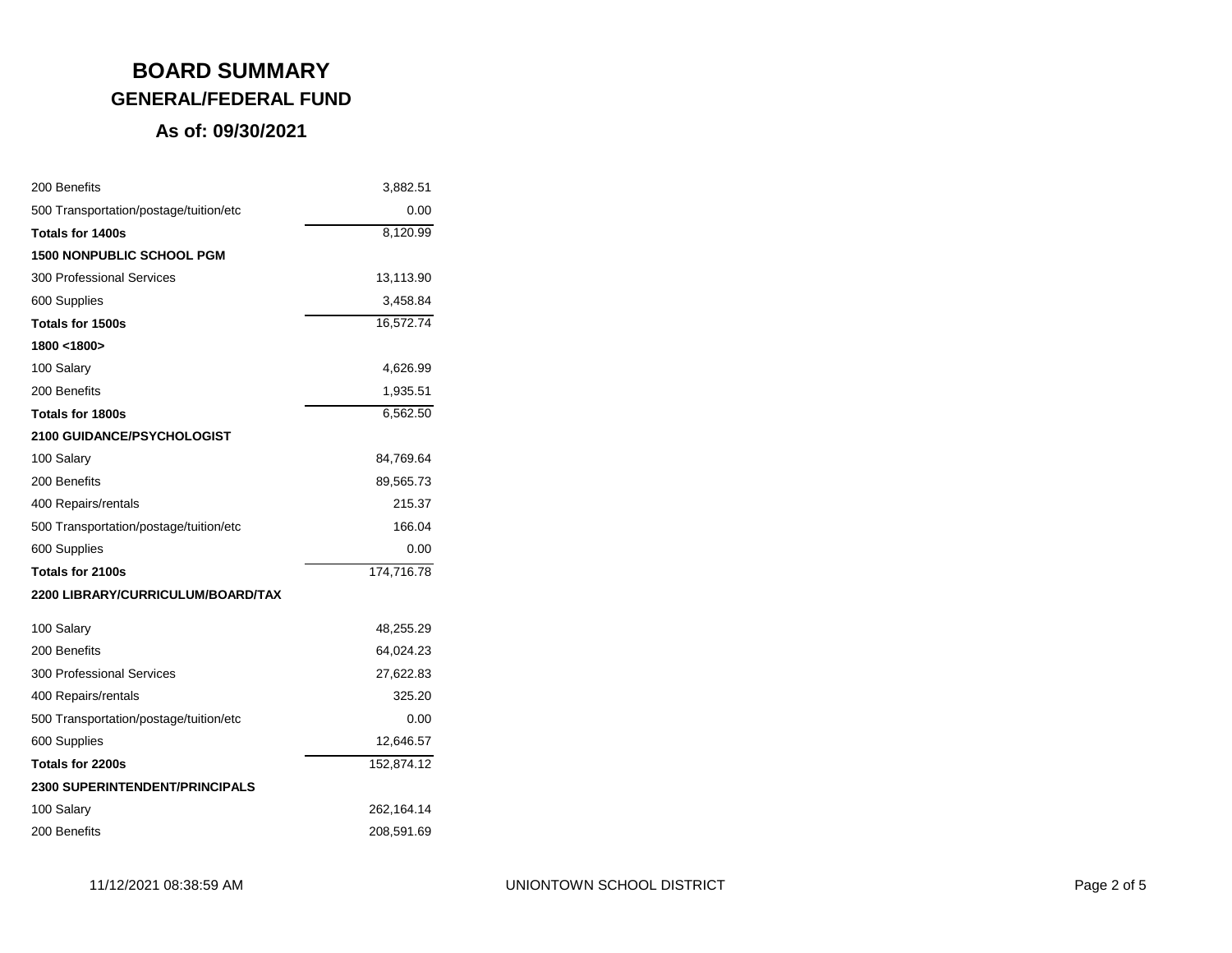| <b>300 Professional Services</b>             | 42,026.85  |
|----------------------------------------------|------------|
| 400 Repairs/rentals                          | 12,398.21  |
| 500 Transportation/postage/tuition/etc       | 7,826.62   |
| 600 Supplies                                 | 1,211.74   |
| 800 Dues/fees                                | 595.00     |
| Totals for 2300s                             | 534,814.25 |
| <b>2400 NURSES/PHYSICIANS/DENTAL</b>         |            |
| 100 Salary                                   | 19,025.65  |
| 200 Benefits                                 | 31,959.60  |
| <b>300 Professional Services</b>             | 29,582.25  |
| 400 Repairs/rentals                          | 0.00       |
| 500 Transportation/postage/tuition/etc       | 72.80      |
| 600 Supplies                                 | 2,956.23   |
| 700 Equipment                                | 1,199.12   |
| Totals for 2400s                             | 84,795.65  |
| <b>2500 BUSINESS OFFICE</b>                  |            |
| 100 Salary                                   | 47,499.42  |
| 200 Benefits                                 | 35,743.84  |
| <b>300 Professional Services</b>             | 450.00     |
| 400 Repairs/rentals                          | 2,024.61   |
| 500 Transportation/postage/tuition/etc       | 1,500.00   |
| 600 Supplies                                 | 324.93     |
| 800 Dues/fees                                | 17,572.00  |
| Totals for 2500s                             | 105,114.80 |
| <b>2600 BUILDINGS &amp; GROUNDS/SECURITY</b> |            |
| 100 Salary                                   | 428,074.24 |
| 200 Benefits                                 | 369,800.62 |
| <b>300 Professional Services</b>             | 0.00       |
| 400 Repairs/rentals                          | 134,577.89 |
| 500 Transportation/postage/tuition/etc       | 104,073.97 |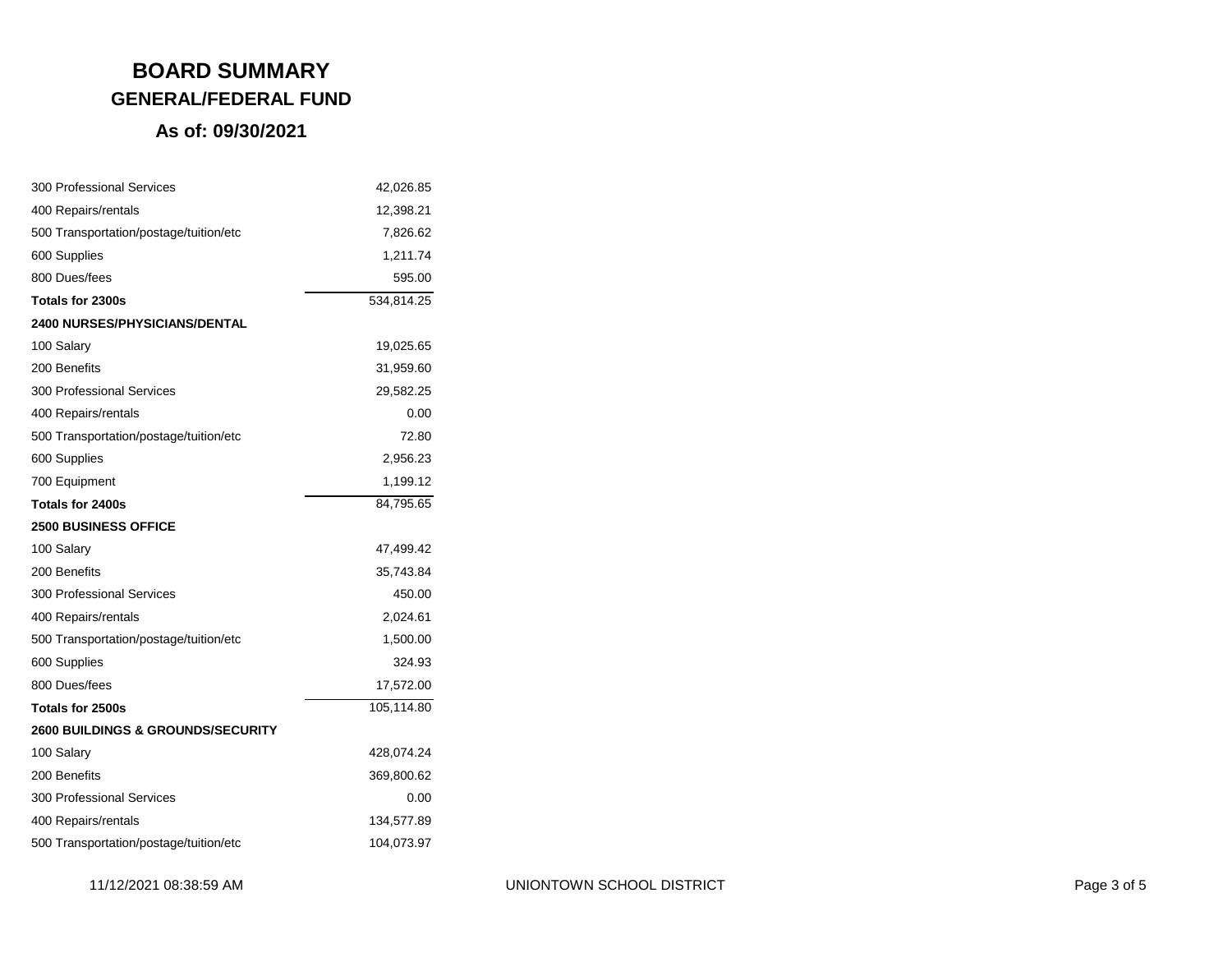| 600 Supplies                           | 32,027.78    |
|----------------------------------------|--------------|
| 700 Equipment                          | 6,261.30     |
| 800 Dues/fees                          | 814.36       |
| Totals for 2600s                       | 1,075,630.16 |
| <b>2700 TRANSPORTATION</b>             |              |
| 100 Salary                             | 31,052.05    |
| 200 Benefits                           | 32,398.99    |
| 400 Repairs/rentals                    | 1,976.79     |
| 500 Transportation/postage/tuition/etc | 342,906.88   |
| 600 Supplies                           | 956.27       |
| 800 Dues/fees                          | 0.00         |
| Totals for 2700s                       | 409,290.98   |
| <b>2800 TECHNOLOGY</b>                 |              |
| 100 Salary                             | 28,541.94    |
| 200 Benefits                           | 25,939.78    |
| <b>300 Professional Services</b>       | 45,940.70    |
| 400 Repairs/rentals                    | 68,591.28    |
| 500 Transportation/postage/tuition/etc | 142.80       |
| 600 Supplies                           | 64,334.89    |
| 700 Equipment                          | (19,320.00)  |
| 800 Dues/fees                          | 50.00        |
| Totals for 2800s                       | 214,221.39   |
| <b>2900 INTERMEDIATE UNIT</b>          |              |
| 500 Transportation/postage/tuition/etc | 0.00         |
| Totals for 2900s                       | 0.00         |
| <b>3200 ATHLETICS</b>                  |              |
| 100 Salary                             | 0.00         |
| 200 Benefits                           | 0.00         |
| <b>300 Professional Services</b>       | 18,333.00    |
| 500 Transportation/postage/tuition/etc | 1,911.85     |